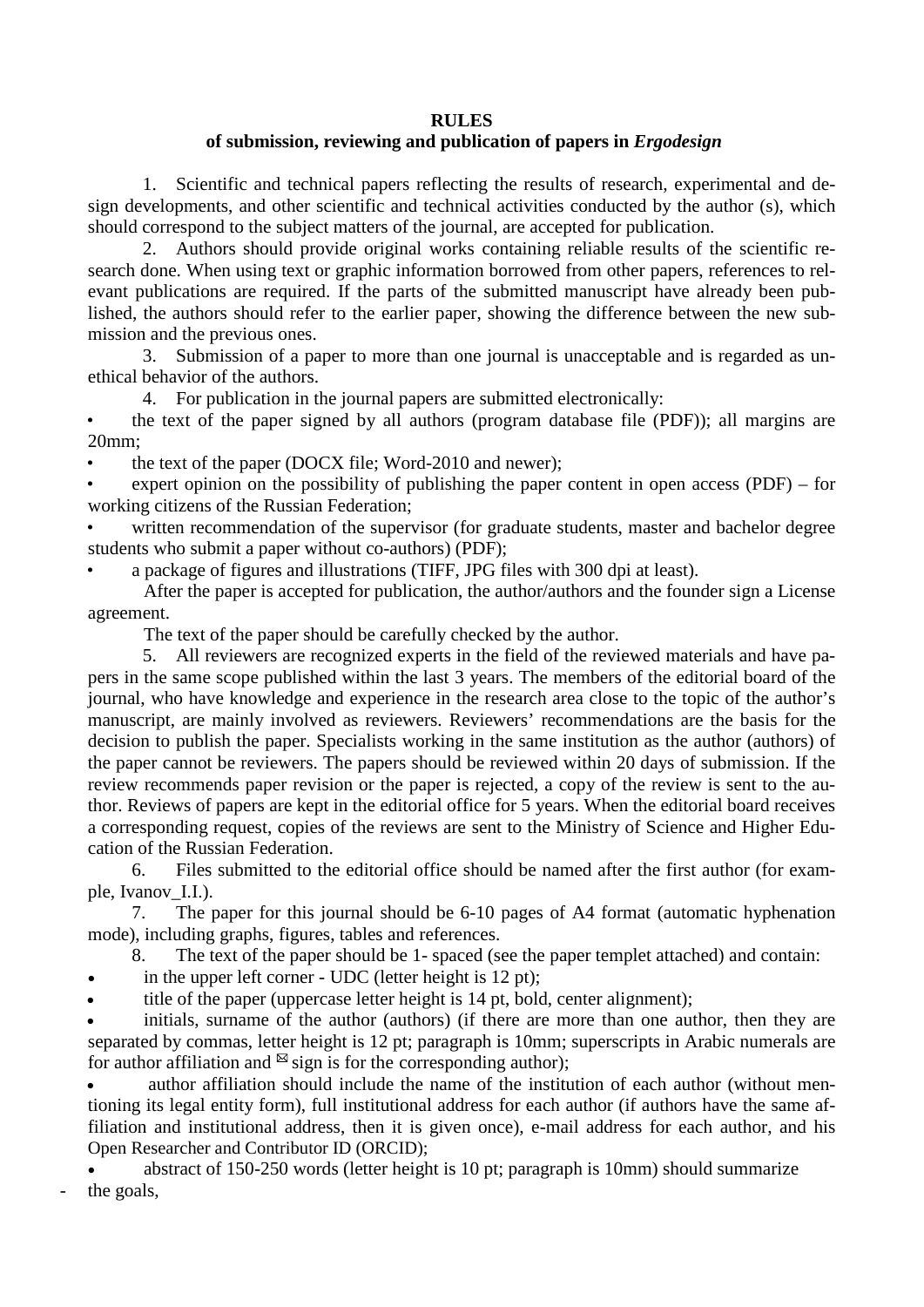- the problem to which the paper is devoted.
- methods, experimental and design developments,
- new results and conclusions;
	- keywords  $(3 15$  words; letter height is 10 pt; paragraph is 10mm);
	- *optionally:*
		- *- acknowledgments (… authors acknowledge … );*
		- *- data on research funding (… this paper is funded by …);*

• paper text (letter height is 12 pt; paragraph is 10mm) should either have the following parts: Introduction, Materials and Methods, Results, Discussion, or be divided into Introduction, Part 1 (name), Part 2 (name), …, Results/Conclusion;

• a reference list (letter height is 10 pt; the title is in uppercase letters); references include only those that are cited in the paper text; they are compiled in accordance with GOST 7.0.5 and are listed in the order of their citing in the paper text; references published in English-language publications are cited according to Vancouver Style;

## • *optionally:*

*- a reference list which contains references according to the subject matter of the paper and they are not cited; they are listed alphabetically and compiled in accordance with GOST 7.0. 100; references published in English-language publications are cited according to Vancouver Style;*

information on the authors: academic degree, academic title, phone numbers, position, honorary titles, membership in scientific and professional communities, international IDs (*optionally*), Scopus-Author ID, Research- ID-Web of Science, Author-ID- [RSCI](https://www.multitran.com/m.exe?s=RSCI&l1=1&l2=2) (letter height is 10 pt);

- data on the contribution of each author (letter height is 10 pt) *optionally;*
- data on the absence of conflict of interests (letter height is 10 pt);
- *optionally –* appendix.

9. The title of the paper should be informative, clearly reflect its content in a few words (mostly keywords). The abstract should make it possible to understand the main content of the paper, its relevance and whether the reader should refer to its full text or not (one of the ways to write an abstract is to give a brief summary of the paper structure, including goals, objectives, methods and results).

10. The text of the paper should be well-structured. For example, it can contain the following parts:

- *Introduction is to perform three main functions: problem statement, justification of its relevance and a review of the reference information that will allow the reader to understand the material presented without referring to additional sources. We recommend structuring these three functions in three paragraphs;*

- *Materials, models, experiments and methods is the section that briefly describes the research plan, the sequence of its stages and contains the justification for the author's choice of certain methods at each stage, since this section is devoted to the analysis of methodological tools used by the author, which allows the reader to assess the validity of the obtained research results;*

- *Results is the section that systematizes the statistical data collected as a result of the experiment, summarized in tables, diagrams, graphs, etc.; it, as a rule, does not contain the author's interpretation and contextual analysis, but contains only objective results presented in the best form for perception.*

It is allowed to divide the text of the paper into headings and subheadings according to the subject matter of the paper.

11. Formulas, letters (uppercase and lowercase, Latin and Greek alphabets), numbers, and other characters should be readable. All Latin letters are typed in italics, all Russian and Greek – upright. Formulas should be in 12 points Microsoft Equation 3.0 (Word-2010 and newer).

12. Figures, graphs, charts, diagrams, tables and other graphics should be embedded to the text (after their mentioning) and should have legends (letter height is 10 pt, center alignment), and tables should have headings. Figures can be inserted in the text with runaround. Lettering in figures should be 10 points in Times, upright, starting with a capital letter. Formulas should be in a word